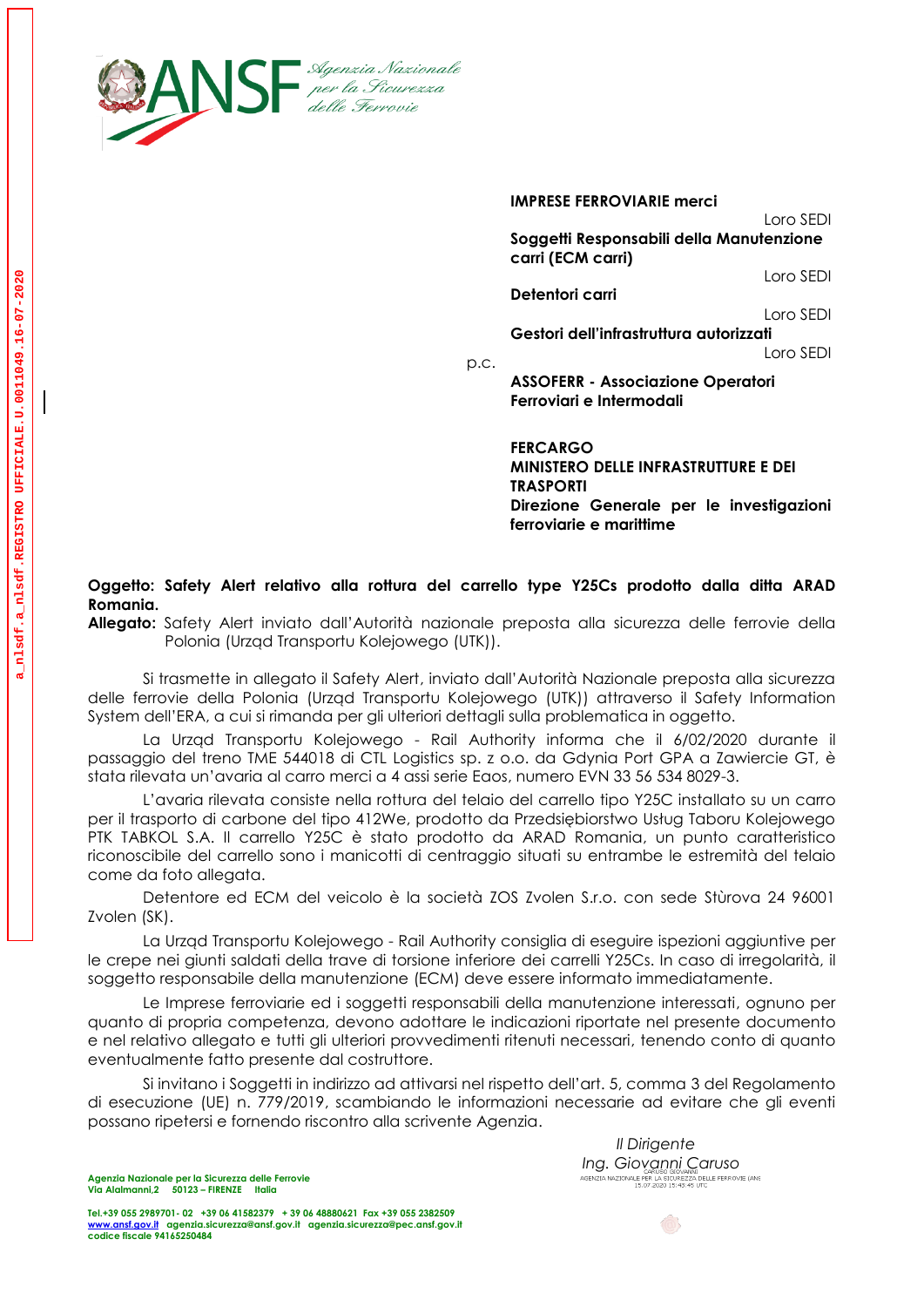| <b>SAFETY ALERT</b> |                                                                                                                                                                                                                                                                                                                                                                                                                                                                                                                                                                                                                                                                                                                                                                                                                                                                                                                                                                                                                                                                                                                                                                                                                                                                                                                                                                                                                                                                                    |
|---------------------|------------------------------------------------------------------------------------------------------------------------------------------------------------------------------------------------------------------------------------------------------------------------------------------------------------------------------------------------------------------------------------------------------------------------------------------------------------------------------------------------------------------------------------------------------------------------------------------------------------------------------------------------------------------------------------------------------------------------------------------------------------------------------------------------------------------------------------------------------------------------------------------------------------------------------------------------------------------------------------------------------------------------------------------------------------------------------------------------------------------------------------------------------------------------------------------------------------------------------------------------------------------------------------------------------------------------------------------------------------------------------------------------------------------------------------------------------------------------------------|
| Subject             | Rolling stock bogies type Y25Cs produced by ARAD Romania                                                                                                                                                                                                                                                                                                                                                                                                                                                                                                                                                                                                                                                                                                                                                                                                                                                                                                                                                                                                                                                                                                                                                                                                                                                                                                                                                                                                                           |
| Equipment           | Crack of the bogie frame type Y25Cs which was installed on a coal<br>wagon type 412We, manufactured in 2008 by Przedsiębiorstwo<br>Usług Taboru Kolejowego PTK TABKOL S.A. in Rybnik. Bogies of old<br>origin were installed in the wagon, which were built in 1970's and<br>1980's.                                                                                                                                                                                                                                                                                                                                                                                                                                                                                                                                                                                                                                                                                                                                                                                                                                                                                                                                                                                                                                                                                                                                                                                               |
| Description         | On 6/02/2020 at 0:54 during the passage of a train TME 544018 of<br>CTL Logistics sp. z o.o. from Gdynia Port GPA to Zawiercie GT, the<br>device to detect failure states in rolling stock (DSAT) located on the<br>rail route Górki - Subkowy in 489.760 km in track no 2 sent a message<br>"GML OSTR" (hot Axleboxes) concerning 7 <sup>th</sup> axle when counting from<br>front end of the train and $152th$ axle when counting from rear end of<br>the train. The warning related to 4-axle freight wagon (coal wagon)<br>series Eaos, EVN number 33 56 534 8029-3 loaded with fine coal. The<br>train was pulled with locomotive type E182-143, railway undertaking<br>CTL Logistics sp. z o.o. The train was stopped in Pelplin station.<br>After inspection by rolling stock inspector wagon was taken out from<br>the train because of the crack on the torsion beam of the bogie frame.<br>As a result of a subsequently conducted expertise welding non-<br>compliances in the bogie were detected: lack of complete weld<br>penetration and adherence on thickness ranging from on average 50<br>% of cross-section of not destructed welded joint up to 70 % of cross-<br>section of defected welded joint of the lower belt of torsion beam.<br>The Bogie type Y25Cs produced by ARAD Romania with construction<br>changes. A characteristic recognizable point of the bogie are the<br>sleeves located on both frame ends. See also attached photos for<br>details. |
| Recommendation      | It is recommended to carry out additional inspections for cracks in the<br>welded joints of the lower torsion beam of the Y25Cs bogies. In case<br>of any irregularities, the responsible entity in charge of maintenance<br>(ECM) should be notified immediately and the bogie should be<br>repaired.                                                                                                                                                                                                                                                                                                                                                                                                                                                                                                                                                                                                                                                                                                                                                                                                                                                                                                                                                                                                                                                                                                                                                                             |
| Country             | Poland                                                                                                                                                                                                                                                                                                                                                                                                                                                                                                                                                                                                                                                                                                                                                                                                                                                                                                                                                                                                                                                                                                                                                                                                                                                                                                                                                                                                                                                                             |
| Issuer              | <b>NSA</b>                                                                                                                                                                                                                                                                                                                                                                                                                                                                                                                                                                                                                                                                                                                                                                                                                                                                                                                                                                                                                                                                                                                                                                                                                                                                                                                                                                                                                                                                         |
| <b>Issuing Date</b> | 17.06.2020                                                                                                                                                                                                                                                                                                                                                                                                                                                                                                                                                                                                                                                                                                                                                                                                                                                                                                                                                                                                                                                                                                                                                                                                                                                                                                                                                                                                                                                                         |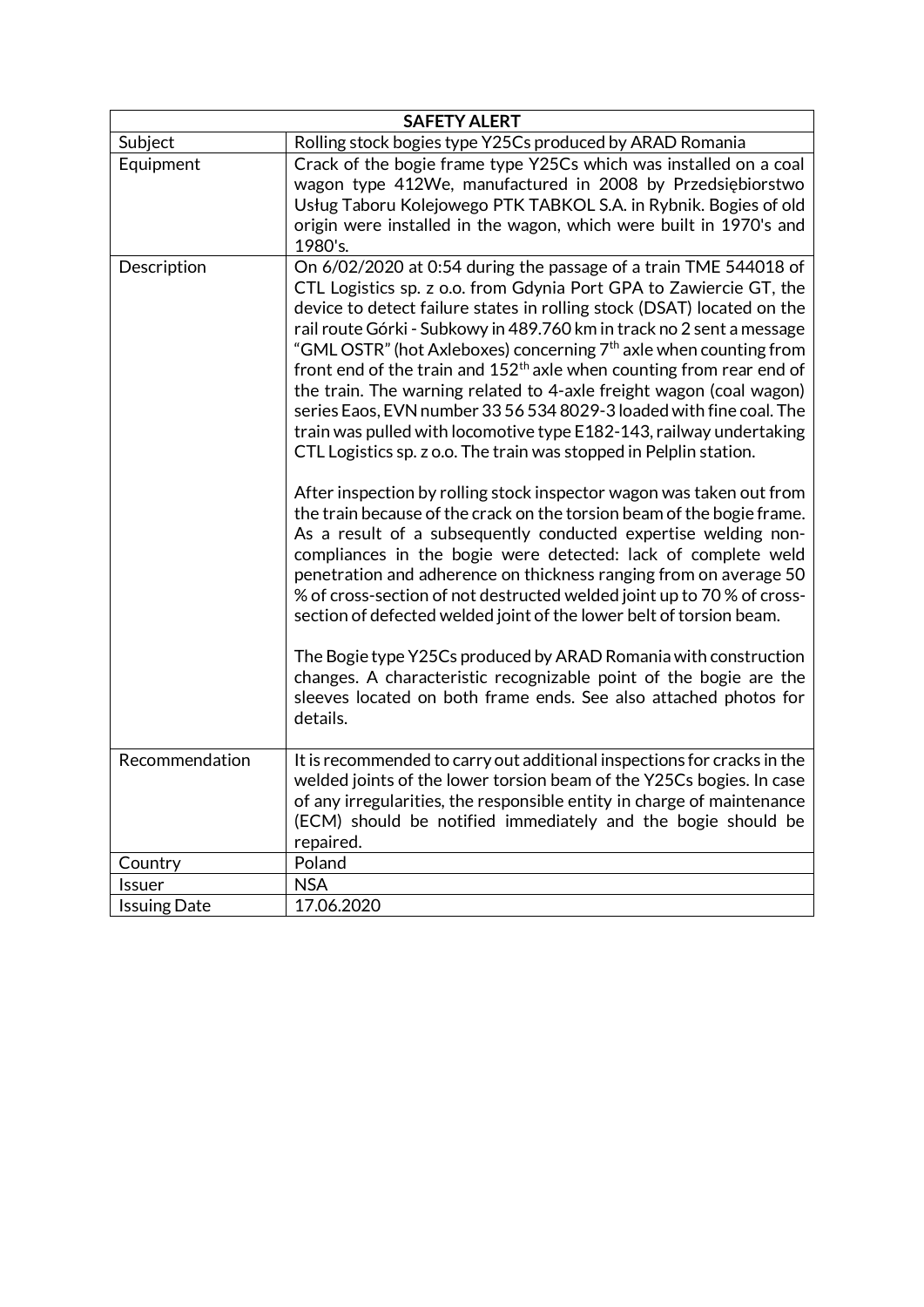

Picture 1. View of the crack at the lower belt of bogie's torsion beam.



Picture 2. The result of metallographic macroscopic test of a sample taken from broken bogie frame.